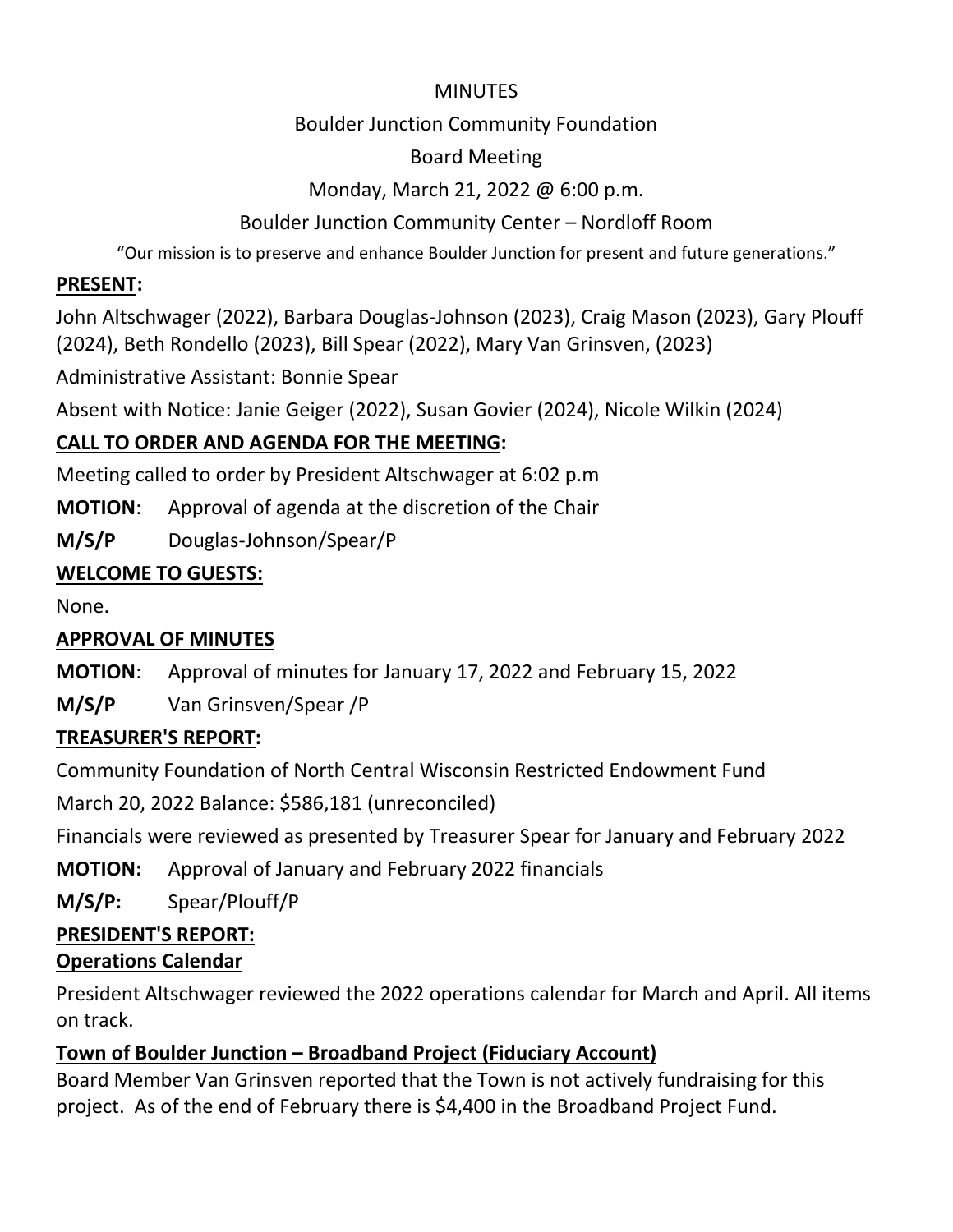## **Town of Boulder Junction - North Creek Trail Loop Project (Fiduciary Account)**

Van Grinsven reported that as of the end of February there is \$178,944.94 in the North Creek Loop Trail fund. Town of Boulder Junction will be going out to bid at the end of March for Phase 1. Phase 1 construction is expecting to begin in 2022. The North Creek Loop Trail committee is waiting for replies to 2022 grant applications. Once Phase II grant applications have been awarded, the amount to be raised will be determined and fundraising will recommence.

# **Town of Boulder Junction - Playground Project (Fiduciary Account)**

Van Grinsven reported that the Playground Fundraising Committee is actively fundraising for all three phases of the project. Van Grinsven is the liaison for the fundraising logistics to the Foundation. As of the end of February there is \$7,700 in the Playground Project Fund.

Van Grinsven provided an update on all three projects at the Town of Boulder Junction's January 25th meeting.

## **Community Foundation of North Central Wisconsin**

After lengthy discussion and input on the contract alternatives to the current agreement from all Board members, it was agreed to dedicate a meeting to review and analyze the Community Affiliate Fund option with all Board members. The agreed upon date is Monday, July 11, 2022, at 5PM at White Birch Village.

Treasurer Spear presented a draft of an Agency Endowment Fund Agreement that would reduce fees. Upon review, discussion, and input from all Board members the following motion was made:

**MOTION:** Request the Community Foundation of North Central Wisconsin to execute an Agency Endowment Fund Agreement for John Altschwager, President, to sign.

**M/S/P:** Spear/Van Grinsven/P

## **COMMITTEE REPORTS**

## **Finance Committee**

Chair Spear reported that a Finance Committee meeting has been scheduled for Monday, March 28 to review the preliminary year end 2021 review and 990. When approved, the Finance Chair will make a motion to the Board of Directors to approve. The Board discussed and agreed that this motion may be presented by email from the Foundation Secretary.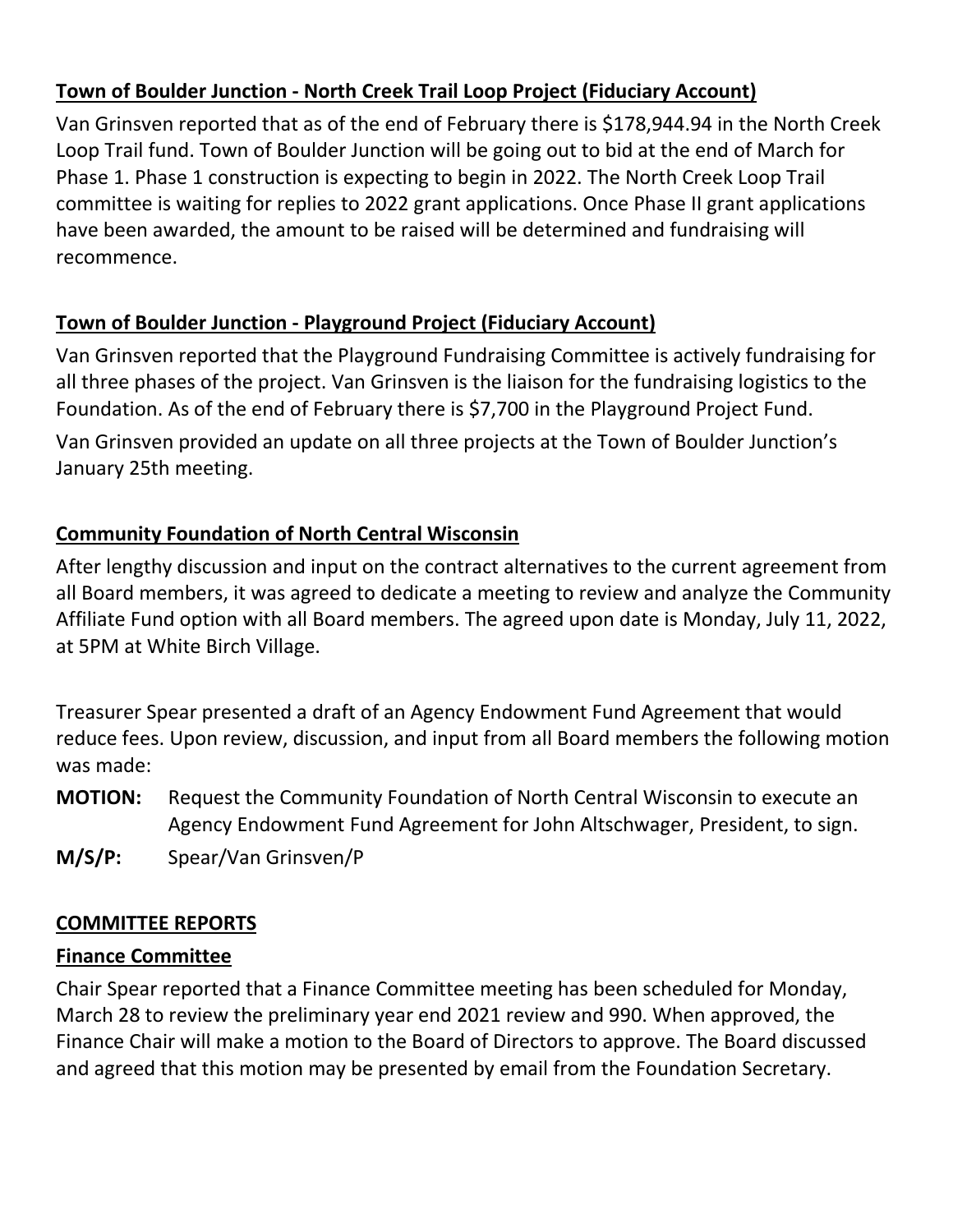#### **Fundraising Committee**

The prelimary work for the Annual Report has begun. The report will be finalized upon the Boards approval of the prelimnary year end 2021 review and 990.

#### **Grants Committee**

Chair Van Grinsven reported that the next Grant submission deadline is April 10. The Grants Committee will meet in April to review submissions and will make its recommendations at the May 16 Board of Directors meeting.

## **Publicity and Community Relations**

Chair Douglas-Johnson reported the committee continues to make Facebooks posts, and plan for future posts. Press releases were prepared and circulated for the April 10 Grant application deadline.

## **Calendar Items**

| • Monday, March 28   | Finance Committee Meeting, time TBA, Associated Bank |
|----------------------|------------------------------------------------------|
| • Monday, April $18$ | Grants Committee Meeting, 3:30-5:00 ZOOM             |

- Monday, May 16 **Executive Board Meeting, 5pm, BJ Community Center**
- Monday, May 16 Board Meeting, 6pm, BJ Community Center, Nordloff Room
- Monday, July 11 Special Board Meeting, 5pm, White Birch Village
- Monday, July 18 **Executive Board Meeting, 5pm, BJ Community Center**
- Monday, July 18 **Board Meeting, 6pm, BJ Community Center, Nordloff Room**
- Monday, October 17 Executive Board Meeting, 5pm, BJ Community Center
- Monday, October 17 Board Meeting, 6pm, BJ Community Center, Nordloff Room
- Monday, November 28 Executive Board Meeting, 5pm, BJ Community Center
- Monday, November 28 Annual Board Meeting, 6pm, BJ Community Center, Main Rm

# **CORRESPONDENCE (MAIL & EMAIL)**

Administrative Assistant Spear reported that a grant request was received in the mail. The grant request was given to Van Grinsven, Chair of the Grants Committee.